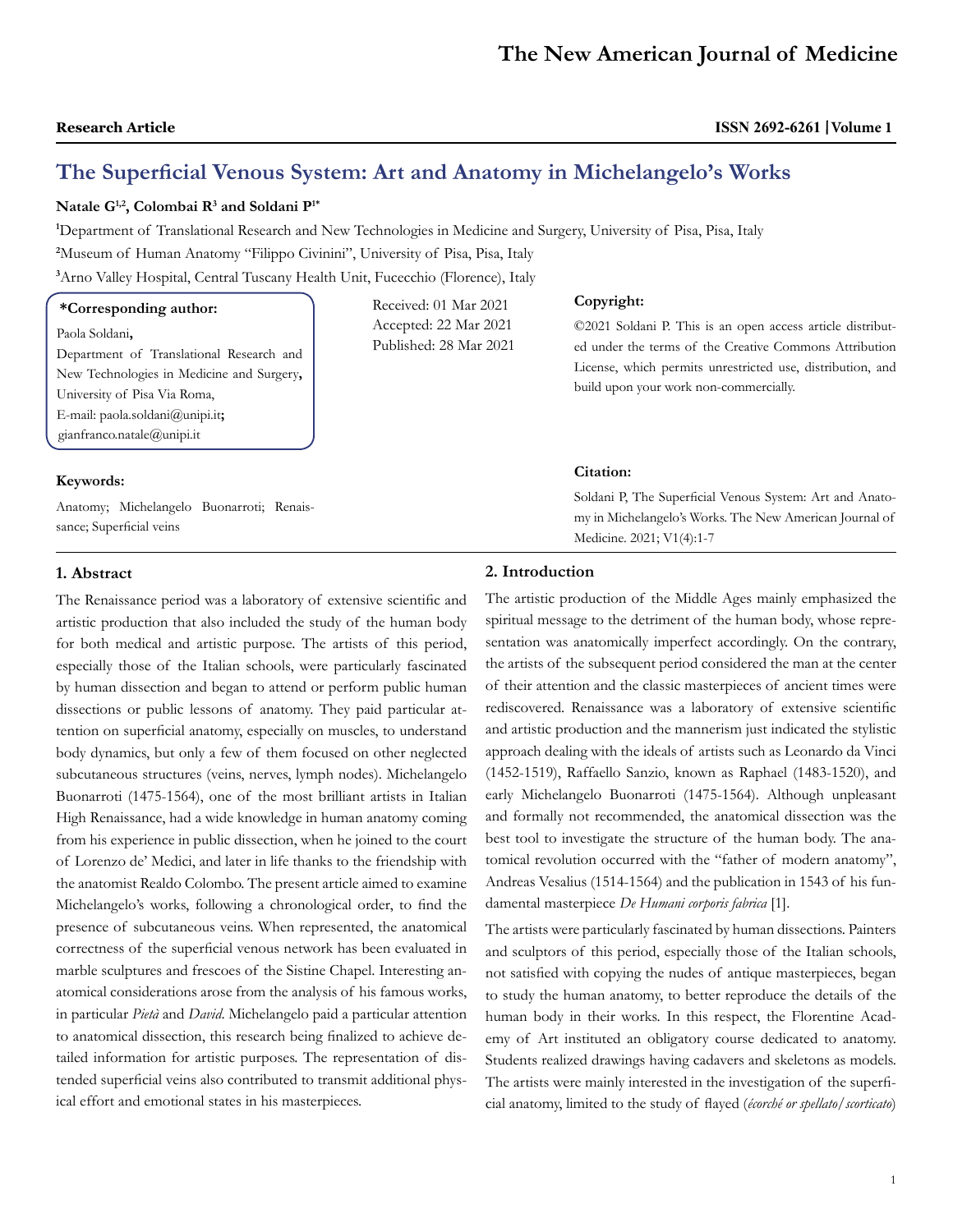cadavers to understand the muscular arrangement, and only a few of them paid attention to other neglected subcutaneous structures (veins, nerves, lymph nodes). The artistic version of this iconography was the so-called *Lo Scorticato* (flayed man), a red wax little statue realized by Lodovico Cardi (1559-1613), known as Cigoli, with superficial muscles exposed, and now in the Museo Nazionale del Bargello (Florence). Similarly, the best known work by Marco d'Agrate (c. 1504 - c. 1574) is the impressive statue of *Saint Bartholomew Flayed*  (1562), realized to decorate the southern side of the Cathedral of Milan and now exposed in its transept. Unlike Cigoli's work, the superficial muscles of this statue is covered by a complete network of tortuous subcutaneous veins.

Michelangelo was an Italian sculptor, painter, architect, poet and engineer, considered one of the most famous and brilliant artists in Italian High Renaissance [2-5]. Thanks to the friendship with the anatomist Realdo Colombo, he was also interested in dissecting human corpses, as other artists of his time. His deep knowledge in human anatomy turned into marvelous masterpieces, including sculptures, paintings and drawings [6,7]. Apart from this well-known Michelangelo's expertise in anatomical studies, in some works different anatomical structures have been curiously envisaged in the ceiling of the Sistine Chapel, as encoded hidden messages [8-14]. This pareidolia has been partly criticized just in terms of visual illusions [15-18].

This study aims to investigate the presence of the superficial venous system in the masterpieces realized by Michelangelo. The superficial veins are located in the subcutaneous tissue and are accompanied by other superficial structures, including sensitive nerves, lymphatic vessels and lymph nodes. They are usually provided with valves and communicate with the deep venous system by perforating veins. In spite of this evident position, subcutaneous veins are usually ignored by artists in their works. When represented, the anatomical correctness of the superficial venous network is evaluated in Michelangelo's sculptures and paintings.

#### **3. Michelangelo and the Anatomical Studies**

The interest of Michelangelo for the anatomical dissection is well documented by biographic, literary and iconographical sources. In the *Lives of the most eminent painters, sculptors and architects* Vasari (1912- 1915, vol. IX, p. 11) [19] left important evidences of this interest:

For the Church of S. Spirito in the city of Florence Michelagnolo made a Crucifix of wood, which was placed, as it still is, above the lunette of the high-altar; doing this to please the Prior, who placed rooms at his disposal, in which he was constantly flaying dead bodies, in order to study the secrets of anatomy, thus beginning to give perfection to the great knowledge of design that he afterwards acquired. Michelangelo's pupil, Ascanio Condivi (1525-1574), also published

in 1553 an interesting biography, where the interest for anatomical studies of the famous artist was further assessed (Condivi, 1903, pp. 81-82) [20]:

And because Michael Angelo has now reached a ripe old age, he thinks of putting his ideas in writing and giving them to the world. With great devotion he has explained everything minutely to me; he also conferred with Messer Realdo Colombo, an anatomist and most excellent surgeon, a great friend of Michael Angelo's and mine. He sent to Michael Angelo for study the body of a Moor, a very fine young man, and very suitable to the purpose; he was sent to Santa Agata, where I then lived and still live, as it is a quiet place. On this corpse Michael Angelo showed me many rare and recondite facts, perhaps never before understood, all of which I noted down, and hope one day, with the help of some learned man, to publish for the advantage and use of painters and sculptors; but enough of this.

Since Michelangelo wrote poems as well, he submitted his verses to one of his friends, the playwright Donato Giannotti (1492-1573), for a revision. Giannotti underlined the importance of the anatomical dissection for artists in *Dialogi de' giorni che Dante consumò nel cercare l'Inferno e 'l Purgatorio* (1546), where Michelangelo is one of the characters. This is the praise of the interlocutor Antonio Petreo:

Therefore, it seems to me necessary that painters to have been able to imitate the movements of living bodies, that is animals, and especially men, must have made many anatomical dissections. They must have considered not only all the external parts of the human body, but also those that are inside, and not seen, such as the muscles, veins, nerves and bones. Without knowing the position and movements of these organs, painters and sculptors could not show us those figures that move as alive bodies. Whoever observes your statues that you made in Florence, and the figures painted in the vault of the Sistine Chapel, sees the figures as if they were alive. Who wouldn't be convinced of your anatomical knowledge? This knowledge belongs to the doctor.

In addition to these reports, it is also well known that, when moved from Pisa to Rome, the famous anatomist Realdo Colombo became acquainted with Michelangelo. Thanks to this friendship, Michelangelo was also informed about the important anatomical revolution by Vesalius, as well as other anatomists, including Andrea Cesalpino. Michelangelo should have illustrated Colombo's anatomical book, but this project was non accomplished. Maybe, like Leonardo da Vinci, he planned to write a personal anatomical book. Anyway, in the engraving by Paolo Veronese of the title page of *De Re Anatomica* – the only picture of the book! –, published in 1559, the year of Colombo's death, Michelangelo seems to be allegorically portrayed around the dissection table. Finally, although Michelangelo did not get along with Leonardo, we cannot exclude a reciprocal influence in the competition about anatomical studies between two such lofty minds.

# **4. Superficial Veins in Michelangelo's Masterpieces**

Michelangelo's works were examined in chronological order, trying to identify the representation of the superficial venous network. In many Michelangelo's works subcutaneous blood vessels were not represented, with a doll-like skin appearing flat and smooth. For example, superficial veins are not evident in the two wood *Crucifix*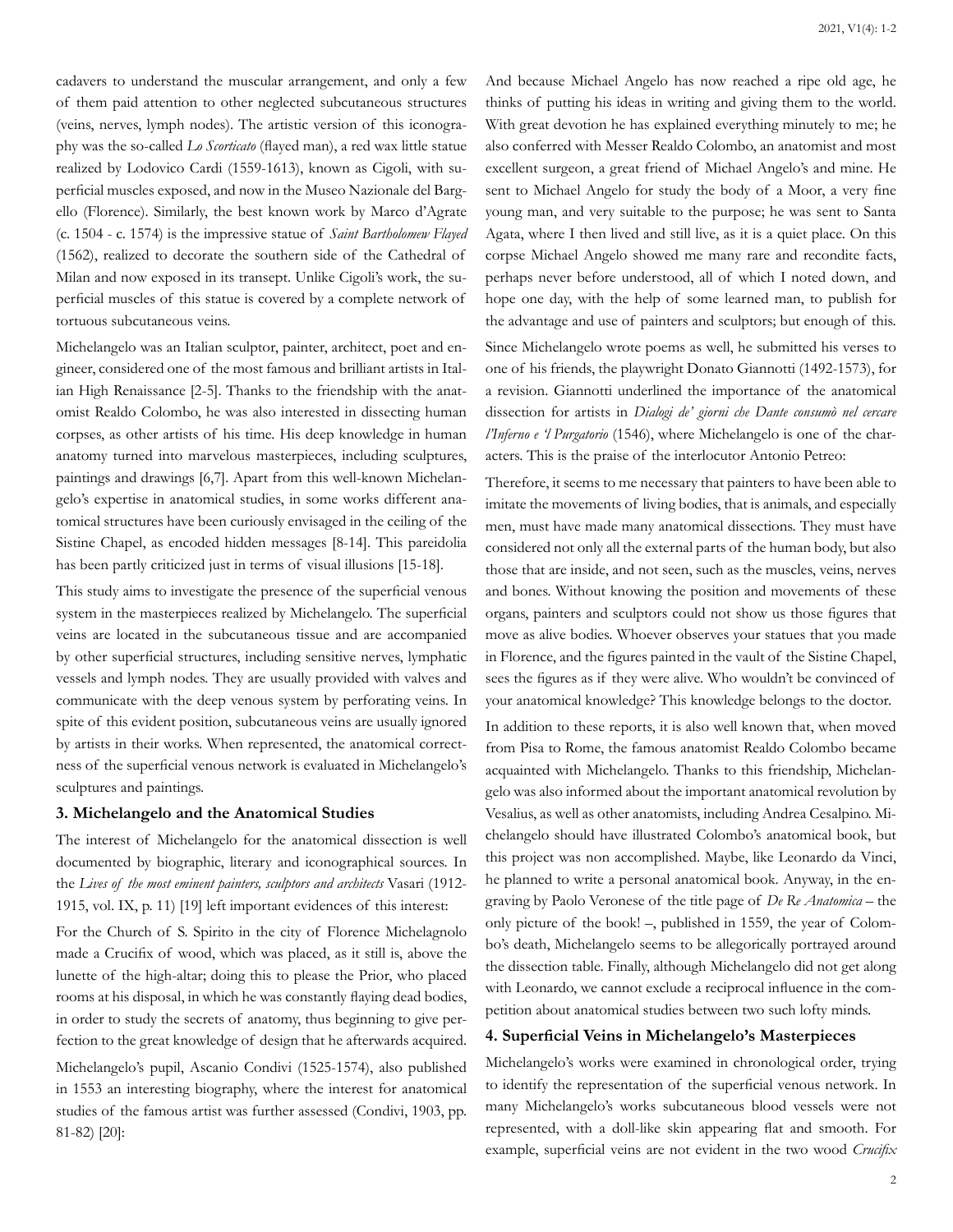attributed to the artist in 1493, now in the Basilica di Santo Spirito (Florence) and in the Church of San Rocco (Massa). On the contrary, long before, in the work by Filippo Brunelleschi (1377-1446), this anatomical detail is remarkably evident in the upper limbs. According to Vasari, Brunelleschi criticized the *Crucifix* by Donatello (c. 1386- 1466) as showing a *contadino* (farmer) on a cross. Challenged to realize a better work, Brunelleschi sculpted his own *Crucifix*, now in the Basilica of Santa Maria Novella (Florence). Donatello's first sight of that sculpture "perfectly finished" made him drop the eggs he was carrying (Vasari, 1912-1915, vol. II, p. 241) [19]:

Donato, therefore, entering the house and going into the hall, saw the Crucifix of Filippo, placed in a good light; and stopping short to study it, he found it so perfectly finished, that, being overcome and full of amazement, like one distraught, he spread out his hands, which were holding up his apron; whereupon the eggs, the cheese, and all the other things fell to the ground, and everything was broken to pieces.

The unfinished appearance of his early works spurred Michelangelo to a deeper knowledge of the human body to improve both scientific surface anatomy and art anatomy, especially for muscles. Experienced art anatomists were interested also in the discovery of deep structures, which in some cases can influence the superficial anatomy. Accordingly, the Spanish anatomist Juan Valverde de Amusco (c. 1520 - c. 1587) advised artists to know deep anatomy as well, and just praised Michelangelo for this in *Historia de la composicion del cuerpo humano*, published in 1556 (book II, third plate):

It is important to know not only superficial muscles (if painters want to reproduce in a good manner the different positions of the human body), but also the deep ones with their insertions, as well as the skeleton, to better understand how long, short, thick or thin must be illustrated a muscle. The correctness of this assertion was confirmed in the present time by the Florentine Michelangelo Buonarroti and the Extremaduran Pedro de Rubiales, who applied themselves to both anatomy and painting, becoming the most famous and excellent painters ever seen so far.

Apart from anatomical dissections, well documented in Michelangelo's practice, artists were also inspired by the observation of classic masterpieces and live models. In 1506 a young Michelangelo was present to the fantastic discovery of *Laocoon* and His Sons (*Laocoon Group*). This sculpture, where some superficial veins of the upper limb are well represented, may have further inspired Michelangelo for his subsequent sculptures.

In ancient times the anatomical dissection was prohibited, mainly for religious reasons. In spite of this, several classic statues are anatomically perfect. This means that an accurate observation of living models was enough to obtain a faithful reproduction of the human body [21]. This level of perfection and realism also includes the well-defined superficial veins. For example, the famous *Discobolus* of Myron, in the roman marble Lancellotti's copy, exhibits an astonishing reproduction of superficial veins of the upper limbs, including the dorsal venous network of the hand. Parallel veins are represented in the right upward upper limb, and oblique veins in the forearm of the left downward upper limb.

Thanks to the observation of live models or ancient masterpieces and anatomical experiences, Michelangelo improved his artistic activity. He was mainly interested in muscles and in their activity and contraction. Indeed, his sketches and works focused on muscles. Their examination shows different morphologies for the same muscle, when contracted or at rest. The "normal" anatomy is also changed under dynamic conditions by the presence of fasciae or ligaments, which can give a peculiar shape to a topographical region, according to the muscular movements involved. Michelangelo was particularly able to catch such dynamic conditions, suggesting that his perfection is due to accurate observations of live models, rather than to anatomical dissections. The question whether or not he invented muscles or realized "abnormal" positions is still a debated matter [22].

In his drawings Michelangelo represented nothing externally to muscles, such as superficial veins, rather he illustrated, in some cases, bones beneath them. According to Ciardi (in Rabbi-Bernard, 2003) [22], in this unusual technique of superimposed layers in the same picture, probably inspired by Colombo's anatomy, Michelangelo drew transparent bodies, anticipating radiologic images, in an attempt to realize living machines in action.

Michelangelo was able to further refine his artistic ability, and many anatomical details, including superficial veins, can be observed since early works.

#### **5. Sculptures**

In the wonderful marble sculpture Pietà (1497-1499) (Figure 1), in Saint Peter's Basilica (Vatican City), the anatomical details of the two figures were rendered to perfection. Muscles, tendons, veins and the rest of the body were admirably sculpted. Vasari also appreciated the presence of such details (Vasari, 1912-1915, vol. IX, p. 14) [19]:

Among the lovely things to be seen in the work, to say nothing of the divinely beautiful draperies, is the body of Christ; nor let anyone think to see greater beauty of members or more mastery of art in any body, or a nude with more detail in the muscles, veins, and nerves over the framework of the bones, nor yet a corpse more similar than this to a real corpse.

The abandoned downwards right forearm of Jesus clearly shows a network of turgid superficial veins. Some veins are evident on the dorsum of both feet, as well, suggesting the blood filling the vessel of the lower part of the body, as in living bodies. Distended veins can be also found in another *Pietà*, later sculpted by Pietro Baratta (1659-1729). This vital particular seems to prefigure the future resurrection. Crosby [23] wondered: *blood fills the arm veins of the crucified Christ. (What, no valves?*). Seemingly Michelangelo was unaware of the existence of venous valves. The first description of venous valves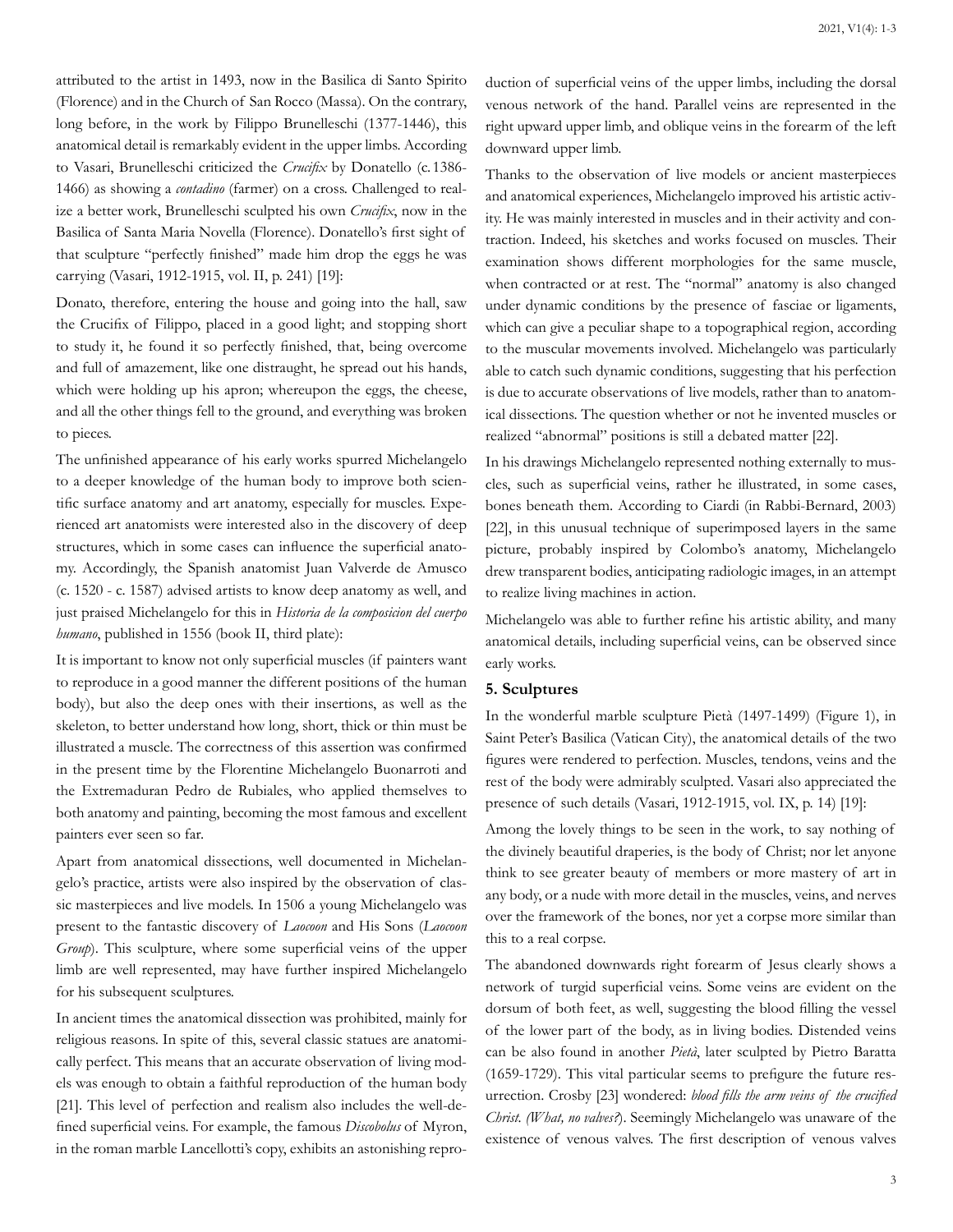was provided by Hieronymus Fabricius or Girolamo Fabrizi d'Acquapendente (1533-1619) in his work *De venarum ostiolis* (1603).

Between 1501 and 1504 Michelangelo sculpted four statues for the Piccolomini Altar complex, placed in the Cathedral of Santa Maria Assunta in Siena. In one of these, representing Saint Paul wrapped in a large and heavy drape, both downwards hands clearly evidence tendons of extensor muscles, as well as superficial turgid veins. The left forearm is flexed on the abdomen to hold a book, while the right upper limb is completely extended along the body. Then, only in the dorsum of the right hand the venous arch in the distal metacarpal region is also well evident.

In the same period, Michelangelo sculpted also the young hero David, one of the most famous marble statues of the world. He chose to represent the slinger before his single combat against Goliath. The challenging strength of the hero is expressed by the muscular tension shown in the contrapposto pose, being the body supported with the right leg, while the left leg carried forward. The right upper limb falls along the body: cephalic vein in the arm and median cubital vein in the elbow appear moderately turgid. In the dorsum of the right hand an irregular venous arch superimposed to the tendons of extensor muscles is remarkably delineated. On the ulnar side of this arch it is well evident the origin of the basilic vein, the largest superficial vein of the upper limb. An uncommon initial tract of this vein resembles a question mark (Figure 2). Then, its typical spiral course in the posterior side of the forearm is perfectly rendered. The left upper limb is flexed, with the hand to shoulder height. In this position veins are empty, because the blood is drained by gravity and Michelangelo correctly did not sculpt visible veins.

Surprisingly, Michelangelo did not represent turgid veins in the *David's* lower limbs, apart from a very short venous tract on the medial margin of the partially lifted left foot. Saphenous veins are not evident.



**Figure 1:** Michelangelo Buonarroti. *Pietà* (Juan M Romero - Opera propria, CC BY-SA 4.0, https://commons.wikimedia.org/w/index.php?curid=46153417).



**Figure 2:** Michelangelo Buonarroti. *David*. Detail of the right hand showing a network of turgid superficial veins and the initial tract of the basilic vein (Jörg Bittner Unna, CC BY 3.0 <https://creativecommons.org/licenses/ by/3.0>, via Wikimedia Commons).

Interestingly, the right side of the *David's* neck shows a distension of the external jugular vein on the sterno-cleido-mastoid muscle until the clavicle (Figure 3). This superficial vein is not normally evident at rest, whereas it is particularly turgid during physical efforts, for example when singing, blowing or screaming. In a recent paper Gelfman [24] hypothesized this finding as a pathologic sign of elevated intracardiac pressure and possible heart dysfunction. However, he also interpreted this venous distension as the consequence of muscular tension before the combat. Indeed, *David* also appears markedly frowning with tense muscles. Anyway, since *David's* head is turned left, the taut skin flattens the right external jugular vein against the sterno-cleido-mastoid muscle. Then, this vein does not appear so turgid or tortuous.

Again, in another angry figure, the marble statue of *Moses* in San Pietro in Vincoli (Rome), commissioned in 1505 by Pope Julius II for his tomb and completed in 1545, Michelangelo rendered tense muscles and turgid superficial veins. In particular, swollen veins are evident on the dorsum of both hands, as well as a distended external jugular vein on the right side of the neck.

In the *Genius of Victory* (1532-1534), related to the project for the tomb of Pope Julius II and thereafter placed in the Sala Grande of Palazzo Vecchio in Florence, Michelangelo sculpted some superficial veins only in the right suprapubic region, probably because of the marked torsion of the torso of this allegory of victory.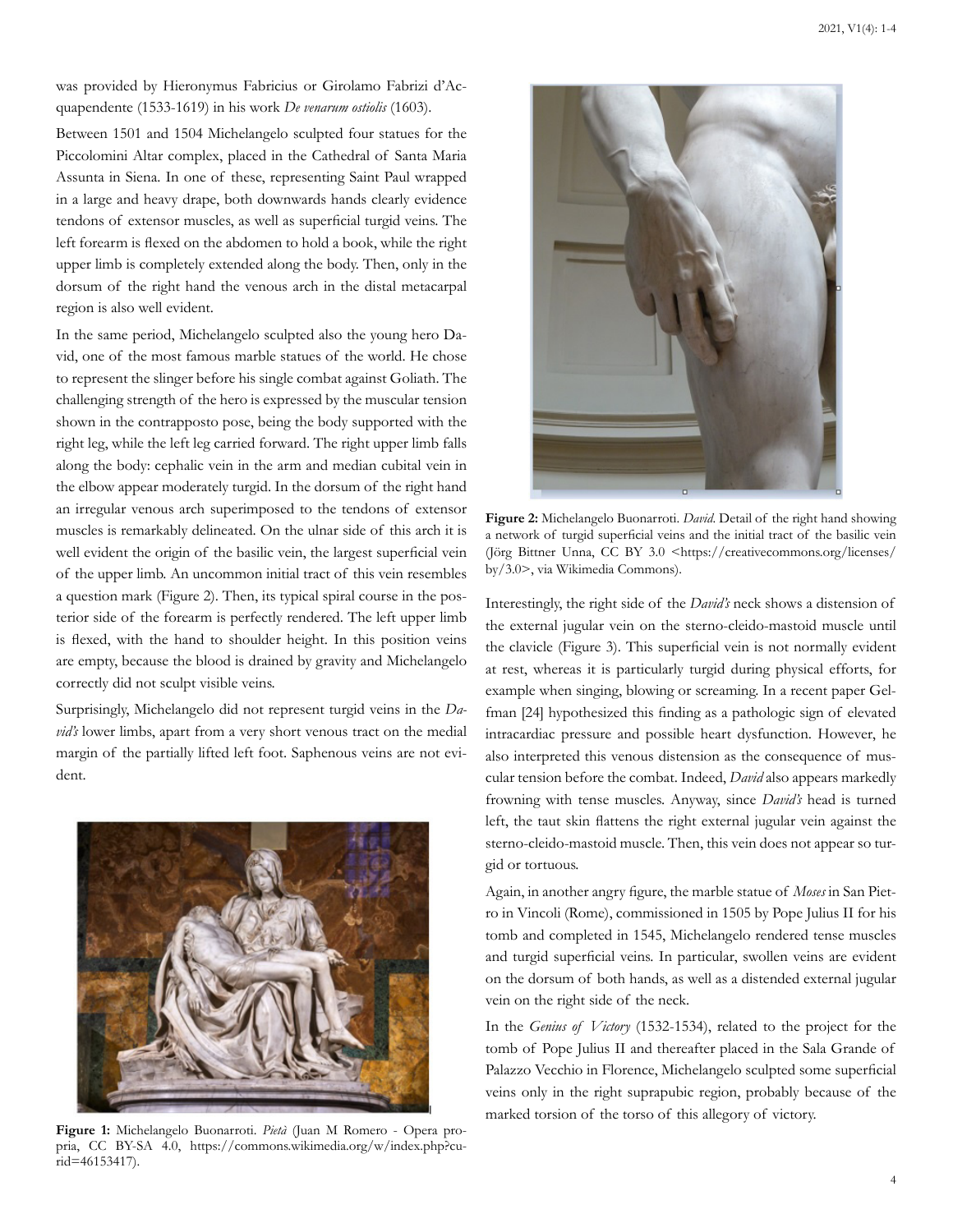

**Figure 3:** Michelangelo Buonarroti. *David*. Detail of the neck with an evident external jugular vein (Jörg Bittner Unna, CC BY 3.0 <https://creativecommons.org/licenses/by/3.0>, via Wikimedia Commons).

#### **6. Frescoes of the Sistine Chapel**

Michelangelo's frescoes of the Sistine Chapel in the Vatican City are considered one of the most famous masterpieces of the Italian Renaissance. They include the paintings of the ceiling of the chapel (1508-1512) and *The Last Judgment*, covering the whole altar wall of the same chapel (1535-1541).

Also in this admirable work Michelangelo showed his anatomical knowledge. Only some figures exhibit evident turgid superficial veins. In particular, a distended external jugular vein on the right side of the neck is appreciable in different figures. In *The Last Judgment* this vein is found in the central group around Christ, on the neck of John the Baptist (Figure 4), as well as on three figures (in one of them the vein is on left side of the neck) depicted on the right of the bottom part of the scene of *The Resurrection of the Dead*.

Again, this vein is well evident in some figures of the ceiling of the chapel. It appears very distended in the scene of The *Brazen serpent*, where the suffering figure is pressed by the coils of the snake (Fig. 5). In the scene of *Haman's punishment*, the dynamic posture of the figure reveals a turgid vein and this detail is also present in the preparatory cartoon. Finally, in the famous *The Creation of Adam* the first man

seems to show a slight line resembling the external jugular vein on the right side of the neck.



**Figure 4:** Michelangelo Buonarroti. *The Last Judgment*. The external jugular vein is evident on the neck of John the Baptist (Public domain, via Wikimedia Commons).



**Figure 5:** Michelangelo Buonarroti. Ceiling of the Sistine chapel. The external jugular vein is evident in the scene of *The Brazen serpent* (Public domain, via Wikimedia Commons).

Just inspired by Michelangelo's style, the Mannerist painter Agnolo Bronzino (1503-1572) is another example of anatomical attention to the superficial venous system. In the work *Venus, Cupid, Folly and Time*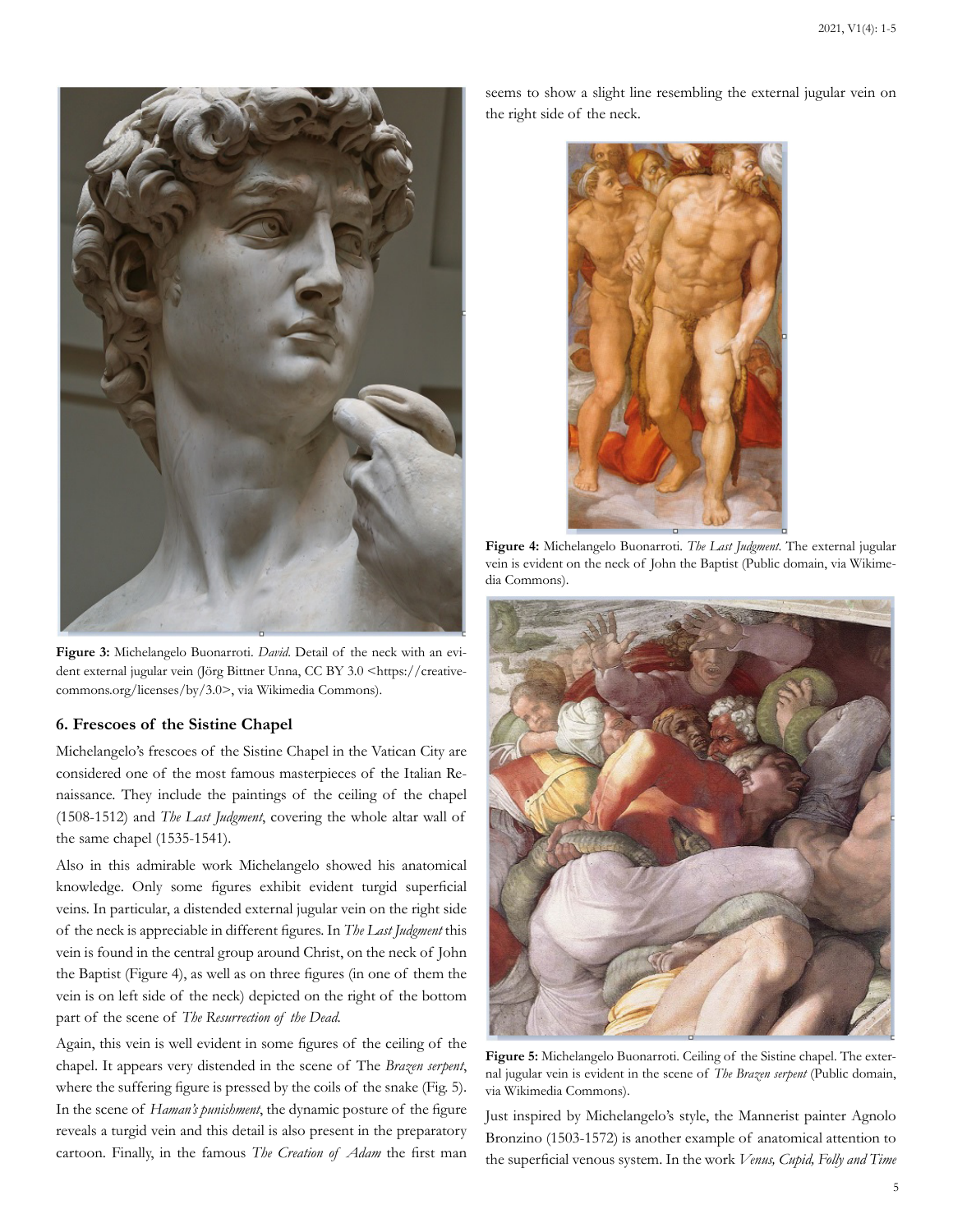(c. 1545) of this artist, the hand and the forearm of the right upper limb of Time, represented by an old man, exhibit a well delineated venous network. The same particular is evident in the satyr of *Venus, Cupido and Satyr* (c. 1553). The hands in the Portrait of *Ludovico Capponi junior* (c. 1551) also show distended veins.

## **7. Conclusions**

The representation of the superficial venous system, especially in dynamic conditions, indicates that Michelangelo took care of this anatomical detail. Dependent veins are distended (venous pooling) when working in upright posture against gravity, which impedes blood return to the heart. However, presence of venous valves, communication with the deep venous system through perforating veins, adaptation mechanisms and muscular activity avoid pathological distension. Then, distension of veins of the upper limbs depends on their position with respect to the heart. In addition to this, venous pooling also depends on particular muscular activities, when blood drainage is temporarily impeded and veins engorge, this condition being typical in males. In this respect, the consideration of Michelangelo for the external jugular vein is noteworthy. Accordingly, the examination of female figures in Michelangelo's sculptures and paintings did not reveal anatomical details of the superficial venous circulation.

These anatomical particulars cannot be understood when dissecting a corpse, suggesting that Michelangelo also studied and drew from human live models to catch dynamic postures in order to realize more realistic and impressive works.

Usually, the blood circulating in the venous superficial network conveys into the deep one through valve-equipped perforating veins. Exceptionally, because of the contact of the foot with the ground, the superficial venous network of the dorsum receives tributaries from the deep veins and appear always distended. Surprisingly, the superficial venous circulation of the foot was almost neglected by Michelangelo. Maybe, the artist attached more importance to the venous circulation of the upper part of the body.

Unlike Michelangelo, Leonardo da Vinci performed more scientific anatomical drawings and he was particularly fascinated by the cardiovascular system. His sketches provided a very accurate and complete description of the superficial venous network of the human body. By the way, the posterior arch vein in the leg is named Leonardo's vein [25], since this vein appears in some Leonardo's plates (Vangensten et al., 1911-1916; v 5, f 3r and f 20v) [26]. This blood vessel was also named Michelangelo's vein in some books dealing with the venous network of the lower limb [27,28], but this particular vein was not found in Michelangelo's works.

It can be concluded that Michelangelo paid a special attention to anatomical dissection, in order to achieve detailed information for artistic purposes and to understand body dynamics. This approach allowed Michelangelo to realize very impressive masterpieces, where the muscular contraction was able to fix specific postures. The representation of distended superficial veins also strongly contributed to transmit additional physical effort and emotional states. On the contrary, in many other masterpieces, characterized by hieratical or symbolic postures, Michelangelo did not realize particular surface contours to evidence specific dynamic expressions.

#### **References:**

- 1. [Schultz B. Art and Anatomy in Renaissance Italy. Ann Arbor, UMI](https://www.worldcat.org/title/art-and-anatomy-in-renaissance-italy/oclc/11972275)  [Research Press. 1982.](https://www.worldcat.org/title/art-and-anatomy-in-renaissance-italy/oclc/11972275)
- 2. [Simmonds JA. The life of Michelangelo. Two volumes. London, J.C.](https://www.biblio.com/the-life-of-michelangelo-by-symonds-john-addington/work/113447)  [Nimmo. 1893.](https://www.biblio.com/the-life-of-michelangelo-by-symonds-john-addington/work/113447)
- 3. [Murray L. Michelangelo. London, Thames and Hudson Ltd. 1980.](https://thamesandhudson.com/topics/michelangelo)
- 4. [Bull G. Michelangelo: A Biography. London, Penguin Books.1996.](https://books.google.co.in/books/about/Michelangelo.html?id=i8X-T7taEmAC&redir_esc=y)
- 5. Hughes A. Michelangelo. London, Phaidon Press Limited. 1997.
- 6. [Elkins J. Michelangelo and the human form: his knowledge and use of](https://pubmed.ncbi.nlm.nih.gov/11616641/) [anatomy. Art Hist. 1984; 7\(2\): 176-86.](https://pubmed.ncbi.nlm.nih.gov/11616641/)
- 7. [Hilloowala R. Michelangelo: anatomy and its implication in his art. Ve](https://pubmed.ncbi.nlm.nih.gov/20027756/)[salius. 2009; 15\(1\): 19-25.](https://pubmed.ncbi.nlm.nih.gov/20027756/)
- 8. [Eknoyan G. Michelangelo: art, anatomy, and the kidney. Kidney Int.](https://pubmed.ncbi.nlm.nih.gov/10720972/) [2000; 57\(3\): 1190-201.](https://pubmed.ncbi.nlm.nih.gov/10720972/)
- 9. [Suk I, Tamargo RJ. Concealed neuroanatomy in Michelangelo's Sep](https://pubmed.ncbi.nlm.nih.gov/20404688/)[aration of Light From Darkness in the Sistine Chapel. Neurosurgery.](https://pubmed.ncbi.nlm.nih.gov/20404688/) [2010; 66\(5\): 851-61.](https://pubmed.ncbi.nlm.nih.gov/20404688/)
- 10. [Ellwanger JH, Mohr H, Campos D. Anatomy lessons in the Michelan](http://www.jms.periodikos.com.br/article/587cb4ae7f8c9d0d058b47ef/pdf/jms-29-1-587cb4ae7f8c9d0d058b47ef.pdf)[gelo's works? J Morphol Sci. 2012; 29 \(1\): 38-43.](http://www.jms.periodikos.com.br/article/587cb4ae7f8c9d0d058b47ef/pdf/jms-29-1-587cb4ae7f8c9d0d058b47ef.pdf)
- 11. [Reis LO, Zani EL, Alonso JC, Simoes FA, Rejowski RF, Barreto G. The](http://www.scielo.br/scielo.php?script=sci_arttext&pid=S1677-55382012000300004) [interpretation of the figure of the prophet Jonah by Michelangelo on](http://www.scielo.br/scielo.php?script=sci_arttext&pid=S1677-55382012000300004)  [the ceiling of the Sistine Chapel: anatomical urological vision. Int Braz](http://www.scielo.br/scielo.php?script=sci_arttext&pid=S1677-55382012000300004)  [J Urol. 2012; 38\(3\): 317-23.](http://www.scielo.br/scielo.php?script=sci_arttext&pid=S1677-55382012000300004)
- 12. [Di Bella S, Taglietti F, Iacobuzio A, Johnson E, Baiocchini A, Petrosillo](https://pubmed.ncbi.nlm.nih.gov/25841253/) [N. The "delivery" of Adam: a medical interpretation of Michelangelo.](https://pubmed.ncbi.nlm.nih.gov/25841253/) [Mayo Clin Proc. 2015; 90\(4\): 505-8.](https://pubmed.ncbi.nlm.nih.gov/25841253/)
- 13. [Pearce JMS. The Anatomy of Michelangelo \(1475-1564\). Hektoen In](https://hekint.org/2018/04/11/anatomy-michelangelo-1475-1564/)[ternational Journal. 2019; 11\(2\).](https://hekint.org/2018/04/11/anatomy-michelangelo-1475-1564/)
- 14. [Ashford JW, Tatem SB. Michelangelo's Sistine Chapel Frescoes: com](https://pubmed.ncbi.nlm.nih.gov/32886575/)[munications about the brain. Neurocase. 2020; 26\(5\): 293-8.](https://pubmed.ncbi.nlm.nih.gov/32886575/)
- 15. [Strauss RM, Marzo-Ortega H. Michelangelo and medicine. J R Soc](https://www.ncbi.nlm.nih.gov/pmc/articles/PMC1279184/)  [Med. 2002; 95: 514-5.](https://www.ncbi.nlm.nih.gov/pmc/articles/PMC1279184/)
- 16. [Salcman M. The Creation of Adam by Michelangelo Buonarroti \(1475-](https://pubmed.ncbi.nlm.nih.gov/17277674/) [1564\). Neurosurgery. 2006; 59\(6\): N11-2.](https://pubmed.ncbi.nlm.nih.gov/17277674/)
- 17. [de Campos D, Malysz T, Bonatto-Costa JA, Jotz GP, de Oliveira Junior](https://pubmed.ncbi.nlm.nih.gov/26182895/)  [LP, da Rocha AO. More than a neuroanatomical representation in The](https://pubmed.ncbi.nlm.nih.gov/26182895/)  [Creation of Adam by Michelangelo Buonarroti, a representation of](https://pubmed.ncbi.nlm.nih.gov/26182895/)  [the Golden Ratio. Clin Anat. 2015; 28\(6\): 702-5.](https://pubmed.ncbi.nlm.nih.gov/26182895/)
- 18. [Maranhão-Filho P, Vincent MB. Michelangelo, mammillary bodies and](https://pubmed.ncbi.nlm.nih.gov/25742593/)  [the Creator. Arq Neuropsiquiatr. 2015; 73\(2\): 175.](https://pubmed.ncbi.nlm.nih.gov/25742593/)
- 19. Vasari G. Lives of the Most Eminent Painters, Sculptors & Architects. Newly translated by Gaston Du C. de Vere. London, Philip Lee Warner, Publisher to the Medici Society, Limited. 1912-1915.
- 20. Condivi A. Vita di Michelangelo Buonarroti. In: Michael Angelo